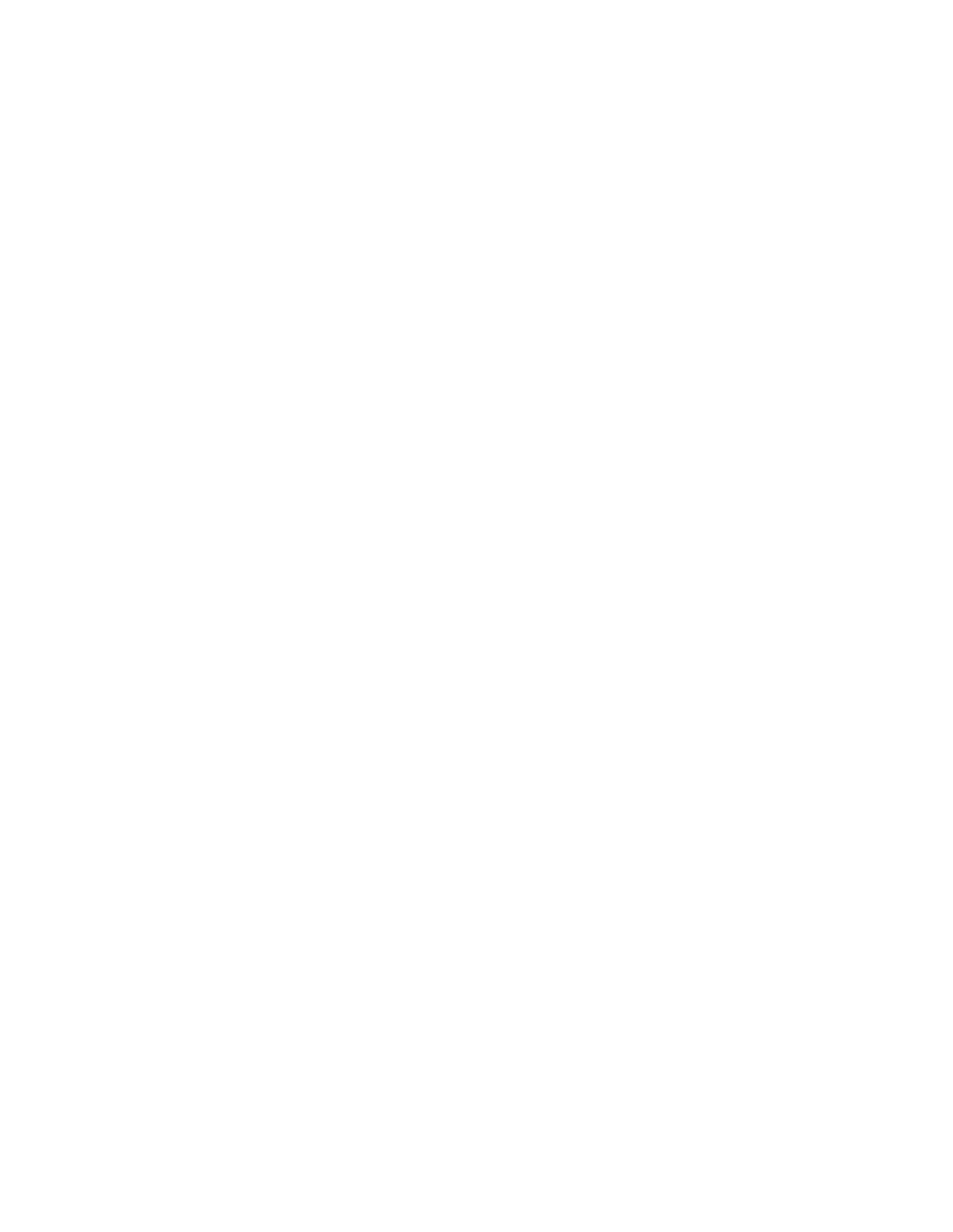PART A: (2 Points Each - 30 minutes) Math 8 Honours Entrance Exam

Name: where  $\blacksquare$ Calculators are not allowed. You have 40 minutes to complete section A. You do not need to show your work. Full marks will be rewarded for correct answers. However if your answer is incorrect, part marks may be rewarded for correct work.

1. Given the equation, what is the value of "k"?  $8 \times 15 \times 7 = 28 \times k$ 

2. Evaluate:  $0.0001 \times 1000 \times 0.2$ 

3. Evaluate: 
$$
\frac{3}{11} + \frac{9}{7} = \frac{A}{B}
$$
 then find the value of "A" and "B"

4. If March 1 was on a Tuesday, then which day of the week does March 31st fall on?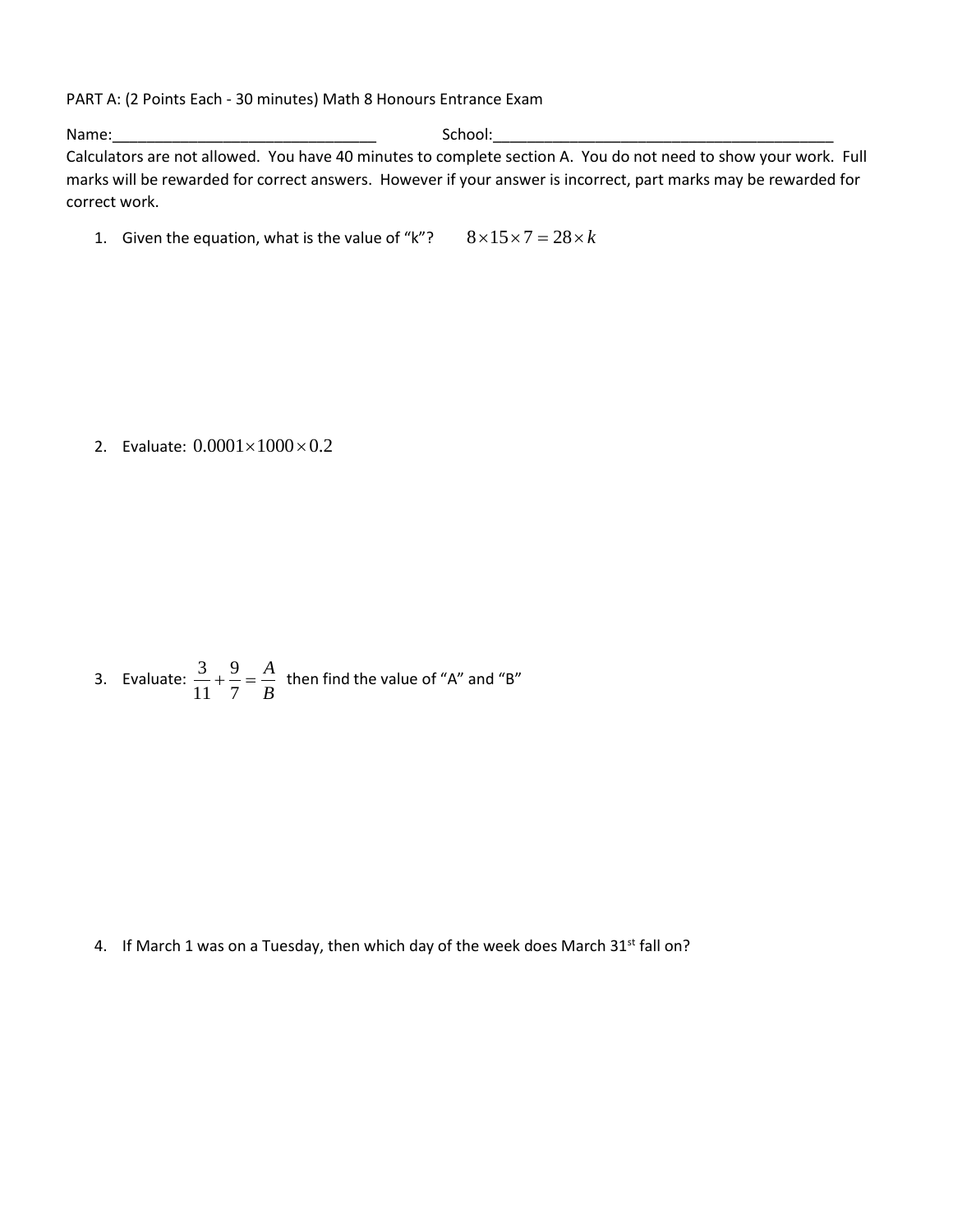5. Given the following values, arrange them from the least to the greatest:

Given the following values, arrange them from the least to the greatest  
\n*i*) 
$$
\frac{3}{7}
$$
 *ii*)  $\frac{4}{8}$  *iii*)  $0.\overline{44}$  *iv*)  $0.\overline{41}$  *v*)  $\frac{4}{9}$  *vi*)  $\frac{5}{11}$ 

6. Given the following equations, what is the value of the heart?



7. Evaluate the expression: 
$$
\frac{3xy + 2x - y}{(x - y)^2}
$$
 with  $x = 2$  and  $y = \frac{2}{3}$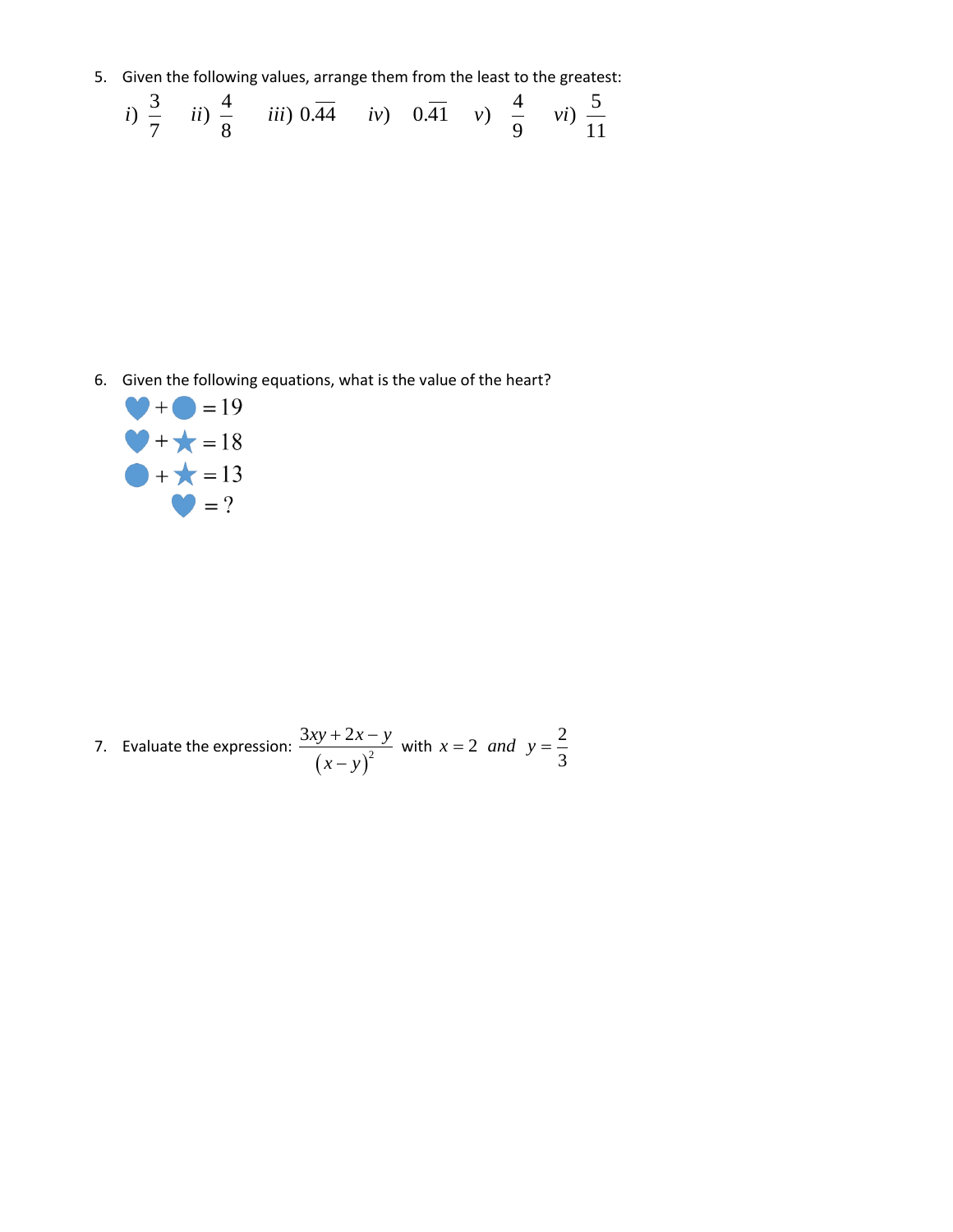- 8. This is a multiple choice question. Choose the best answer below: Suppose "A", "B", "C", "D", "E", and "F" are all positive integers, then which of the statements below are equal to the expression:  $A - B + C - D + E - F$ 
	- i)  $(A+C)-(B+D+E+F)$  ii)  $(A+C+E)-(B-D-F)$

iii) 
$$
(A+C+E)-(B+D+F)
$$
 iv)  $A-B-C+D-E+F$ 

$$
V) \qquad A-B-C-D-E-F
$$

9. Suppose John has a job that pays him each day according to following scale: He gets paid \$7 per hour for the first ten hours, then \$8 per hour for the next 20 hours, then \$9 per hour for the next 30 hours, and \$10 per hour for the next 40 hours. How much will John make if he works 78 hours?

|  |  |                                      |  | 10. Given the table of values, what is the value in the missing box? |
|--|--|--------------------------------------|--|----------------------------------------------------------------------|
|  |  | x   1   2   3   4   5                |  |                                                                      |
|  |  | $15 \mid 21 \mid 27 \mid 33 \mid 39$ |  |                                                                      |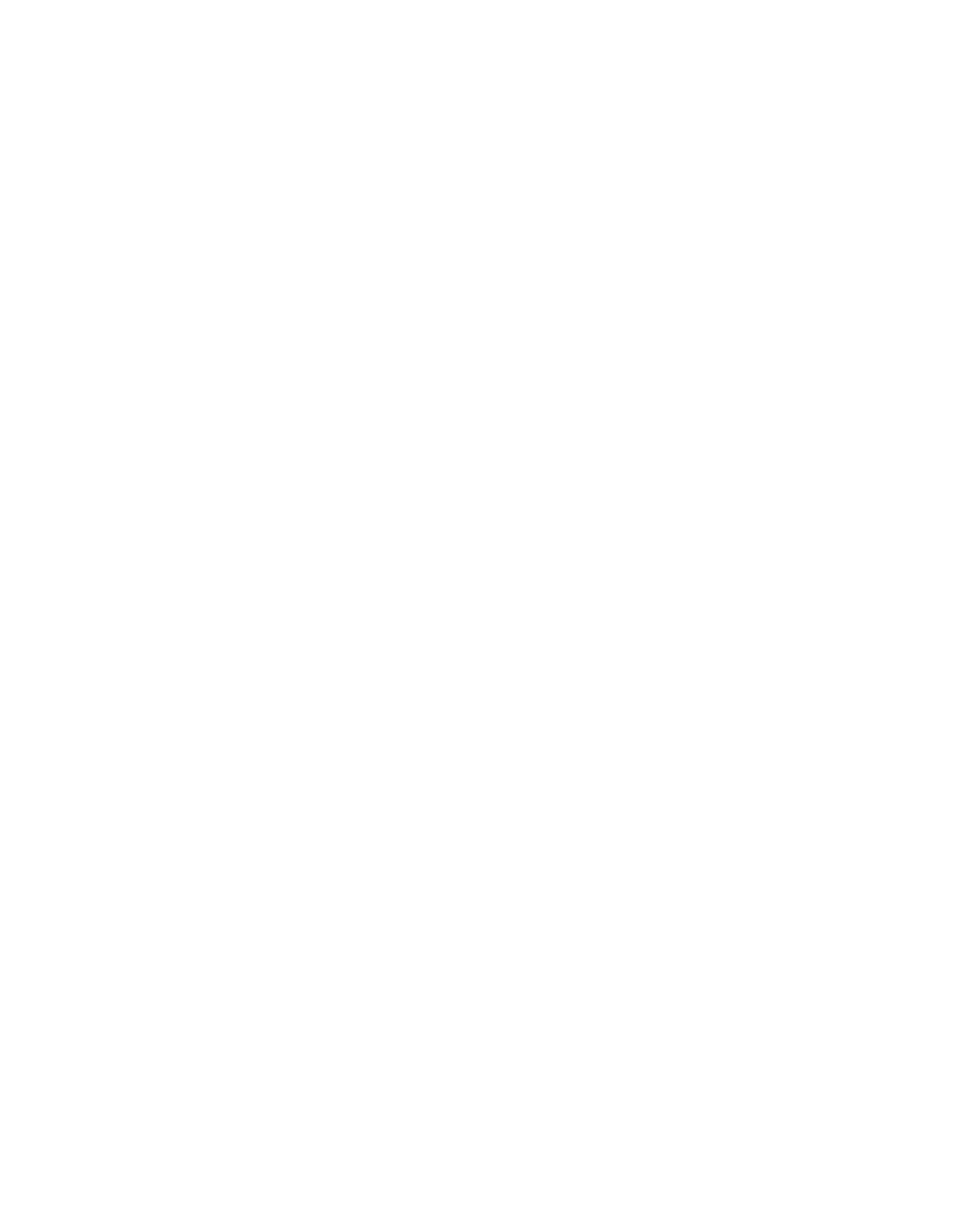Name:\_\_\_\_\_\_\_\_\_\_\_\_\_\_\_\_\_\_\_\_\_\_\_\_\_\_\_\_\_\_\_\_ School:\_\_\_\_\_\_\_\_\_\_\_\_\_\_\_\_\_\_\_\_\_\_\_\_\_\_\_\_\_\_\_\_\_\_\_

Part B) (3 Points Each 30 minute) Math 8 Honours Entrance Exam

Calculators are allowed. Please show all your work and steps for each of the questions in part B and C. A detail explanation and is required to earn full marks for each question. A correct answer with a poor or unclear explanation will be given full marks.

11. The time it takes Dave to take 3 steps, John can take 4 steps. In 20 minutes, John takes 1600 steps. How many steps can Dave take in 1 minute?

12. How many numbers between 1 to 50 are divisible by either 3, 4, or 7.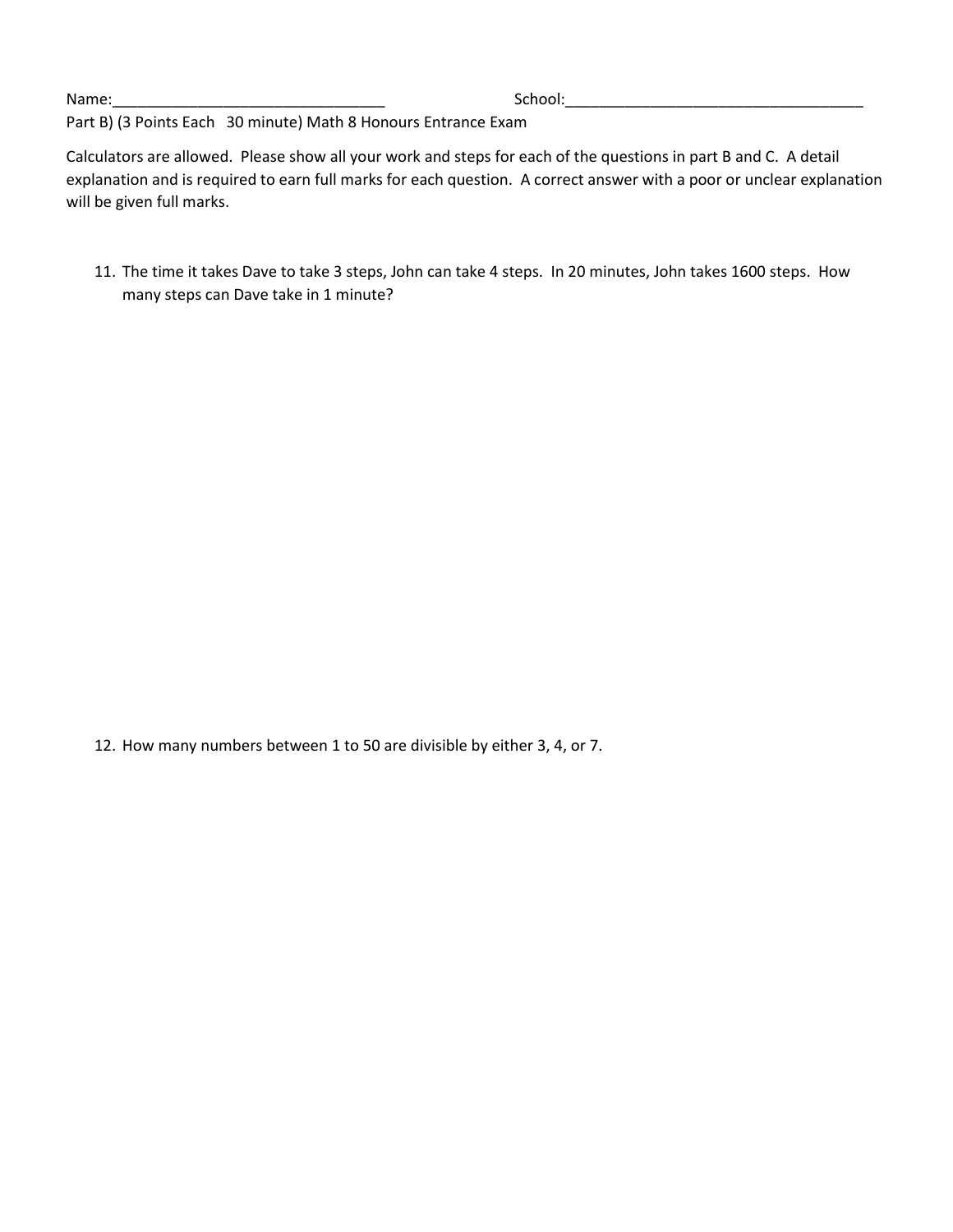13. A number less than 100 is divisible by 5. When this number is divided by 4, the remainder is 1. When this number is divided by 7, the remainder is also 1. What is this number?

14. Given the three squares and its areas written inside, find the perimeter of the entire solid:

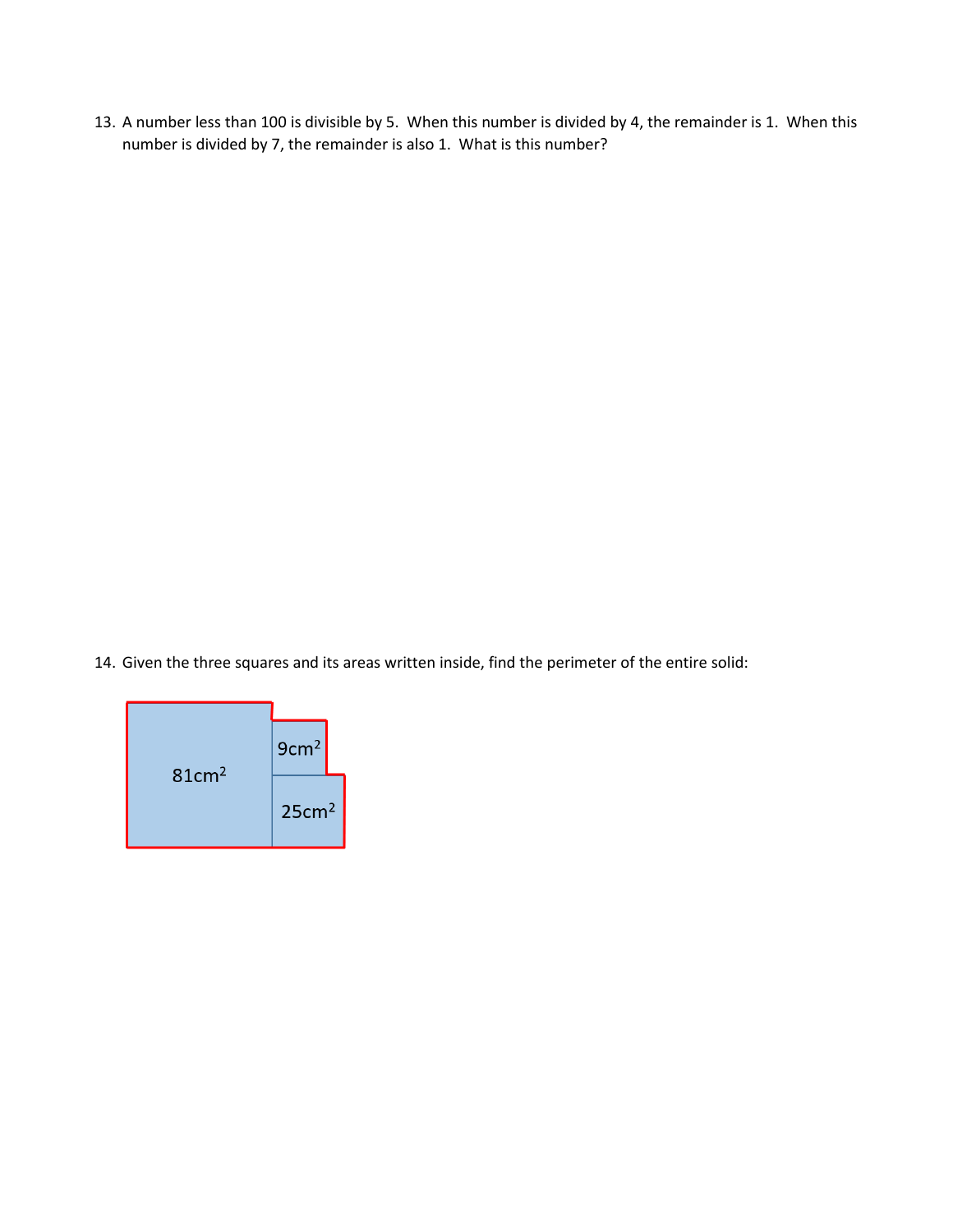15. The following object is made up of 45 tiny unit cubes that are 1cm by 1cm by 1cm. The surface area of one unit cube is 6cm<sup>2</sup> because you can see six sides. If the three darker cubes are removed, what would the surface area be? For instance, how many unit faces would you see?

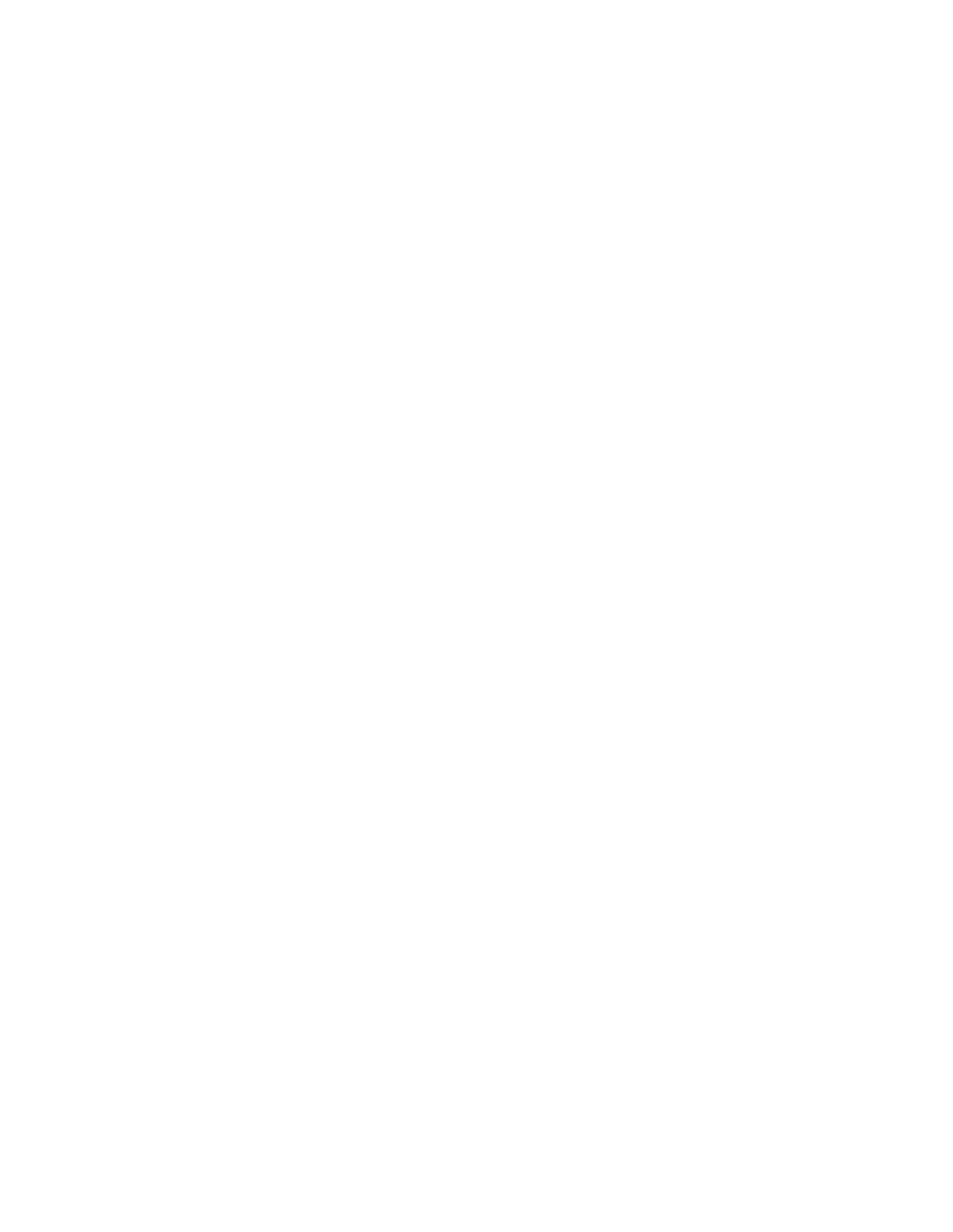Part C: (5points Each 20 minutes) Math 8 Honours Entrance Exam

1. The following solid is made of a right triangle, a parallelogram, and a sector which is a fraction of a circle. Find the area of each solid: A1, A2, and A3, then find the sum for the area of the entire solid.

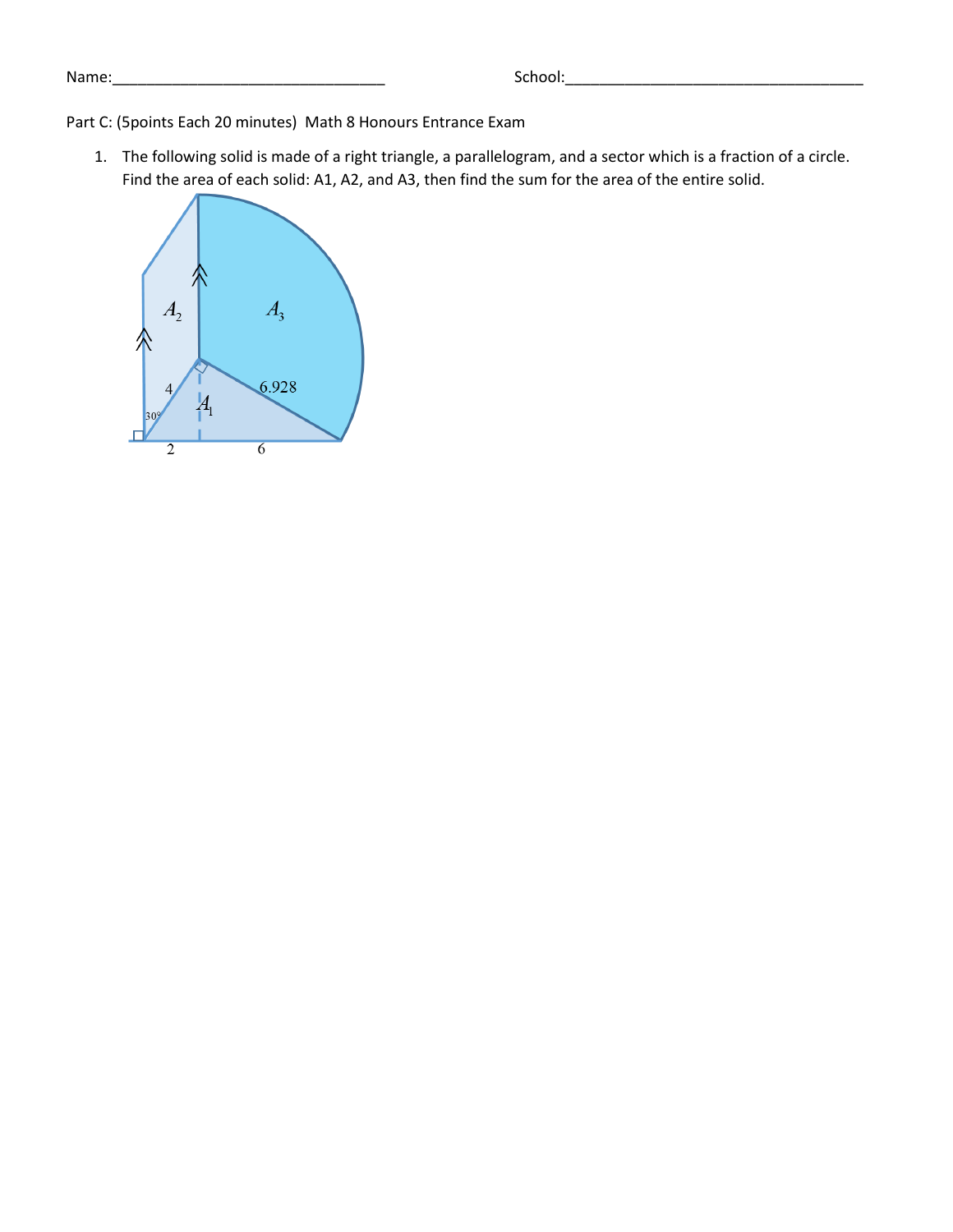2. A student is playing a game where he can only gain 2 points or 3 points at a time. If a player has 15 points, how many ways can they obtain these points, where the order matters? For instance, two ways they can earn his points are: 2, 2, 2, 2 ,2, 2, and then 3 OR 2, 2, 2, 2, 2, 3, and then 2.